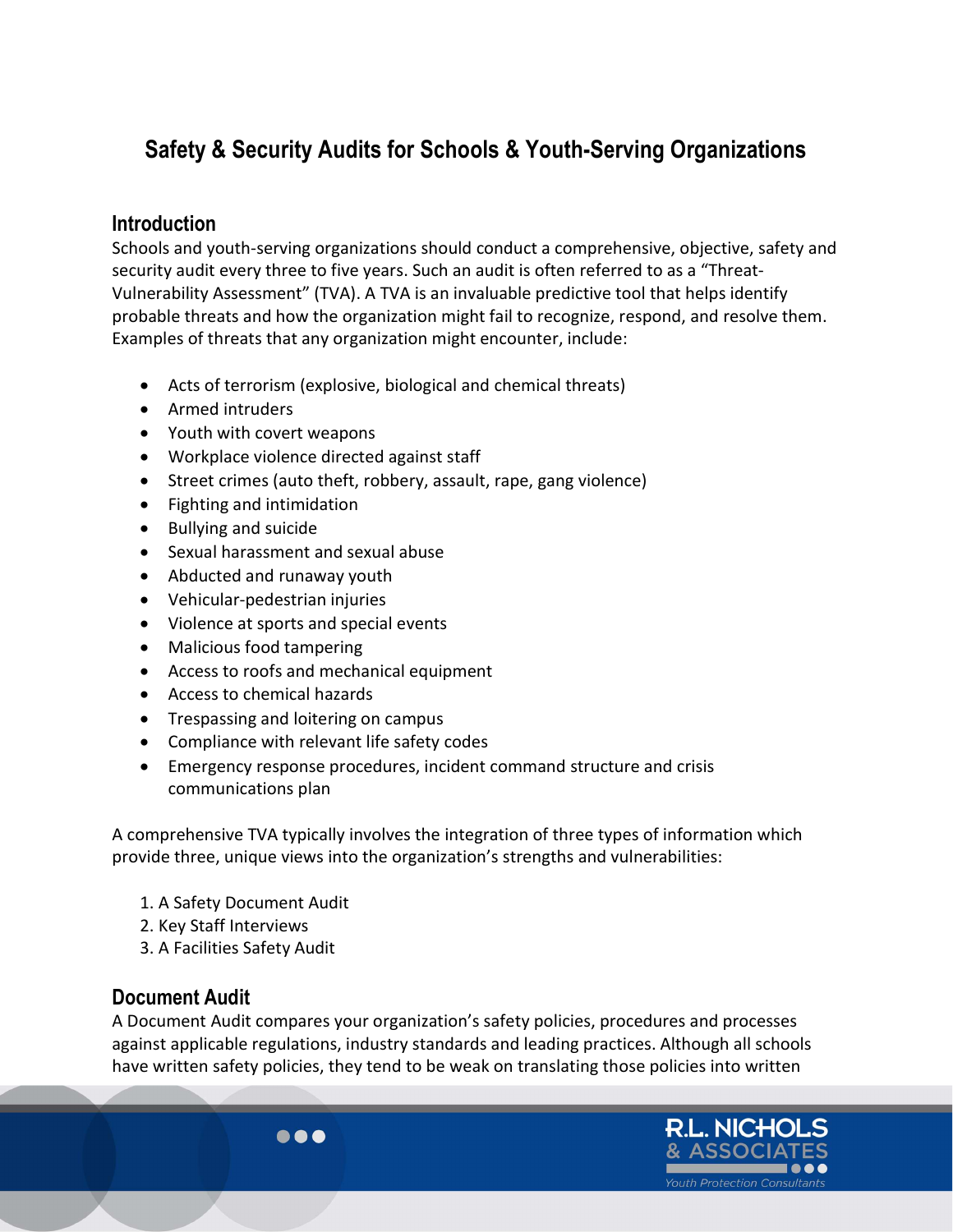procedures and processes that can be easily audited and are consistently executed across all sites. We conduct the Document Audit by:

- 1. Analyzing your existing, safety-related documents,
- 2. Summarizing your policy strengths and vulnerabilities and
- 3. Reviewing our findings with your organization's leadership via phone or Zoom.

Typical documents we review and consider are typically pathways for later injuries, claims and legal actions and include:

- Current policies adopted by the board and pending policies
- Missing policies
- Codes of conduct for staff, volunteers, youth, and guests
- Emergency response procedures
- Crisis communication procedures (i.e., how leadership manages a crisis)
- Student/youth threat assessment procedures
- Child abuse reporting procedures
- Complaint and resolution procedures
- Accident and incident reporting forms
- Safety inspection forms
- Staff and volunteer screening and selection procedures
- Visitor management procedures
- Transportation procedures
- Corrective measures for staff, volunteers, and youth
- Staff, youth, and parent handbooks
- Workplace violence and sexual harassment prevention program
- Bullying prevention program
- Child sexual abuse prevention program

 $\bullet\bullet\bullet$ 

- Defined safety roles and responsibilities for staff and leadership
- Safety oversight committee roles and responsibilities

Besides being the foundation for other safety improvements, another practical benefit of a Document Audit is that most changes can be made at no cost or low cost. As a stand-alone service our Document Audit is an affordable way to begin the overall Vulnerability Assessment process.

#### Key Staff Interviews

Key Staff Interviews are valuable because they help us to understand:

- 1. How likely your staff is to carry out existing or additional safety requirements,
- 2. What safety concerns are not being fully addressed, and

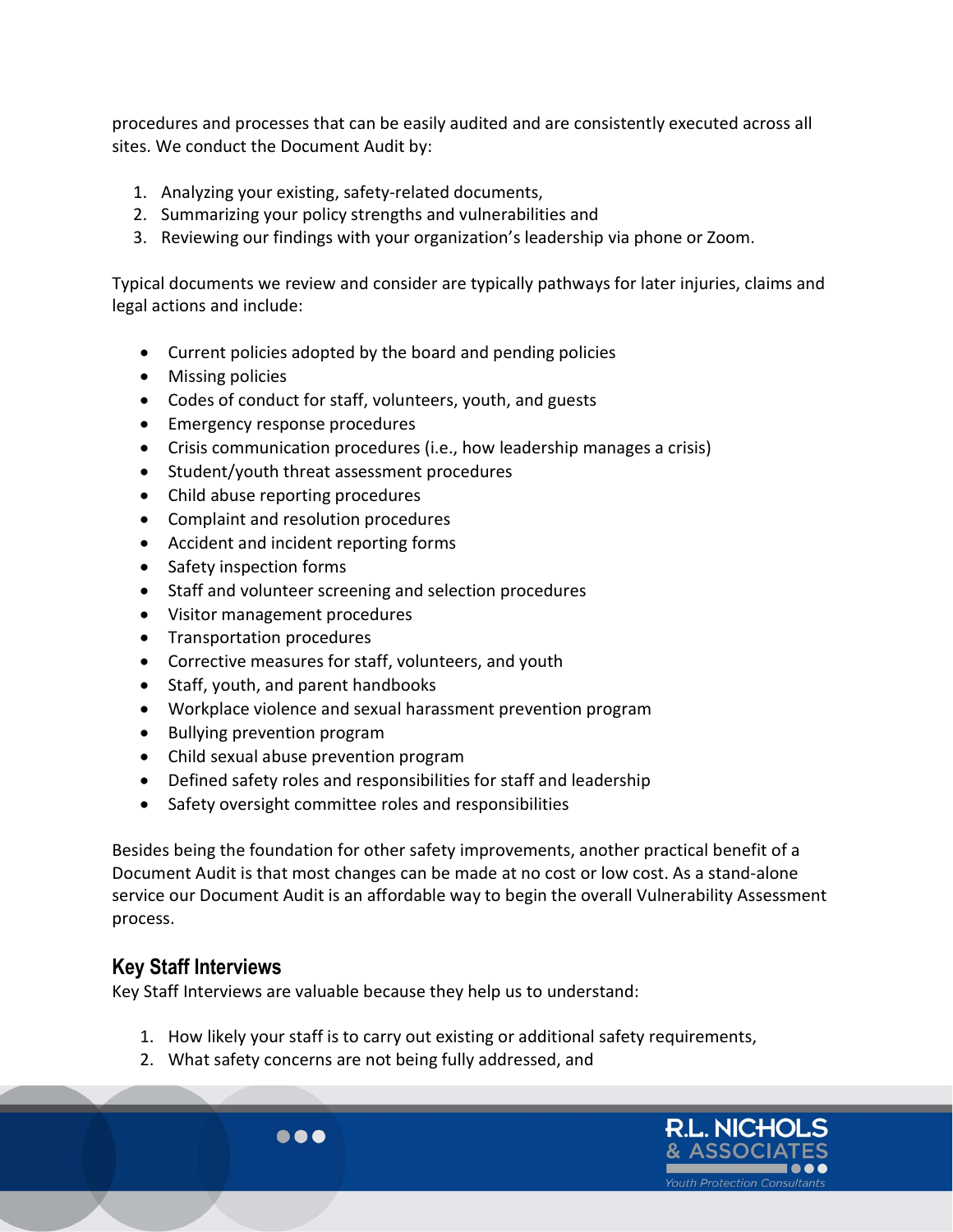3. How staff is likely to react to an emergency or new situation.

Some topics we discuss with key staff at the school or unit level include:

- Neighborhood risks and crime that may be of concern
- Controlling access on your campus and in your buildings
- Visitor processing and management
- How security sweeps are conducted
- Your safety team's strengths, challenges, and needs
- How employees are briefed or onboarded about security procedures
- How drills and other exercises are used to help employees think on their feet
- Which drills receive the greatest emphasis
- What emergency supplies and equipment are maintained
- Campus/building blind spots and how they are mitigated
- Student hot spots and how they are mitigated
- How employees' safety skills are maintained
- How substitute teachers and late hires are brought up to speed on safety
- How daily safety communication is conducted (e.g., 2-way radios, cell phones)
- How your local public safety officials evaluate drills and other procedures
- How supervision skills are evaluated and improved
- How arrivals, dismissals, class changes, recess and lunch are managed to control risks
- Lock, key, and keycard management concerns
- Camera and intruder alarm management concerns
- Building-wide, campus-wide, and parent emergency notification concerns
- Resolving bus-related incidents involving your students
- Resolving actual or possible student threats

Some topics we may discuss with key staff at the district or organizational level include:

- Coordinating safety efforts across all departments and locations
- Sharing successful safety practices across the organization and rewarding safety efforts
- Staff and volunteer screening processes
- Confidential reporting mechanisms for concerns, complaints, and allegations
- Formal programs to control bullying, sexual abuse and workplace violence
- Formal student threat assessment and resolution process
- Transportation safety and security program
- Using safety objectives, outcomes, and metrics to drive continuous improvement